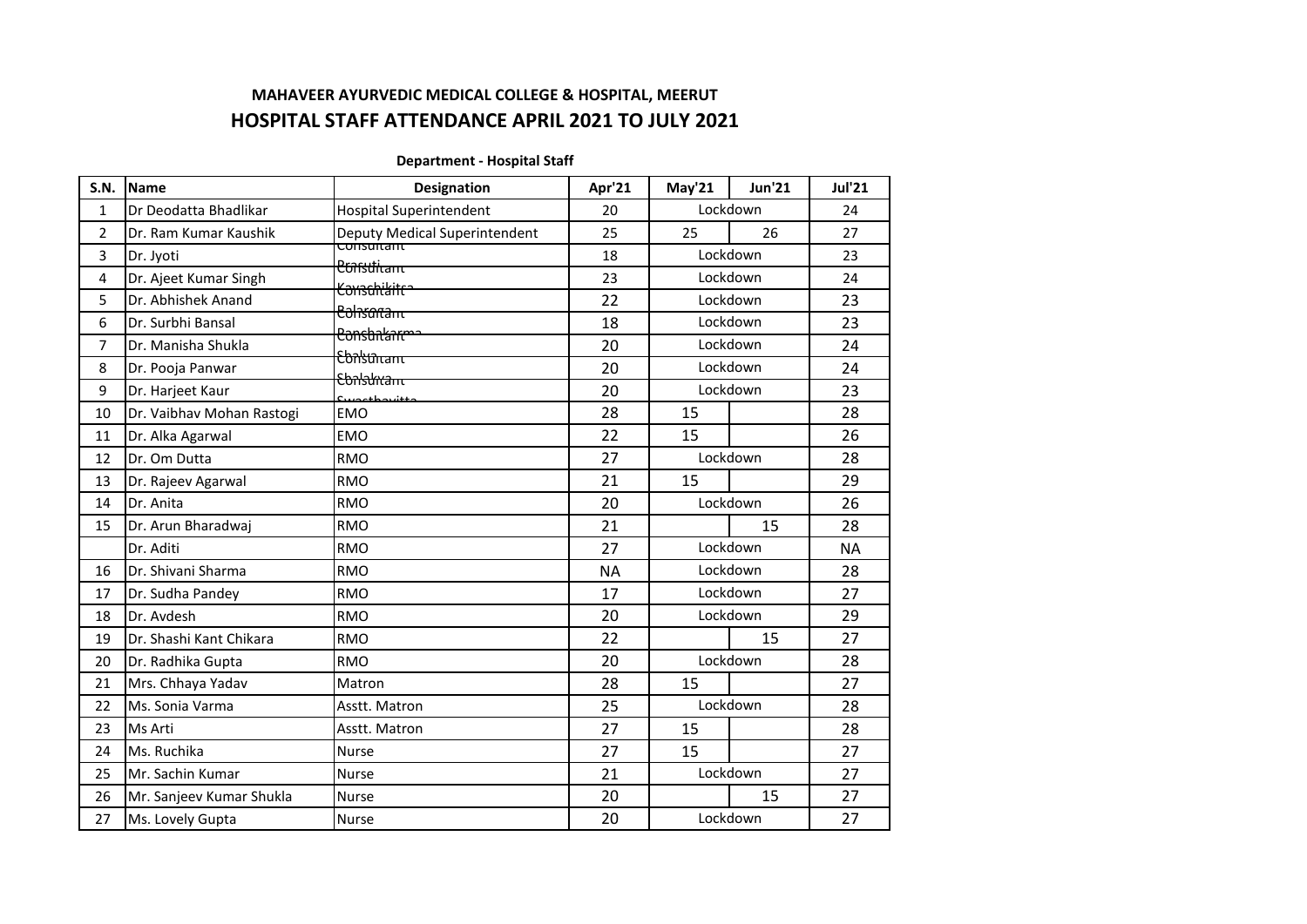| 28 | Mr. Manoj Kumar     | Nurse                              | 21        | Lockdown |          | 27 |
|----|---------------------|------------------------------------|-----------|----------|----------|----|
| 29 | Ms. Shail Bhandari  | <b>Nurse</b>                       | 20        | Lockdown |          | 27 |
| 30 | Mr. Sachin Kumar    | <b>Nurse</b>                       | 20        | 15       |          | 27 |
| 31 | Ms. Swati Singh     | Nurse                              | 21        |          | Lockdown | 27 |
| 32 | Ms. Shaista Parveen | Nurse                              | 22        |          | Lockdown | 27 |
| 33 | Mr. Jai Santoshi    | <b>Nurse</b>                       | 28        |          | 15       | 27 |
| 34 | Mrs. Lokesh Devi    | Aaya                               | 27        | 15       |          | 25 |
| 35 | Mrs. Rekha          | Aaya                               | 27        | 15       |          | 27 |
| 36 | Ms. Vinita          | Aaya                               | 22        |          | 15       | 27 |
| 37 | Mr. Kashi           | Ward Boy                           | 27        | 15       |          | 27 |
| 38 | Mr. Sanket          | Ward Boy                           | 19        |          | 15       | 27 |
| 39 | Mr. Netra Pal       | Pharmasist                         | 20        | Lockdown |          | 27 |
| 40 | Mr. Bijendra Kumar  | Pharmasist                         | 17        | Lockdown |          | 26 |
| 41 | Mr. Uttam Kumar     | Pharmasist                         | 18        | Lockdown |          | 24 |
| 42 | Ms. Shiva           | Pharmasist                         | 21        |          | Lockdown | 26 |
| 43 | <b>Amit Malik</b>   | <b>Dresser</b>                     | 20        |          | Lockdown | 24 |
| 44 | <b>Mohd Asif</b>    | <b>Dresser</b>                     | 20        |          | Lockdown | 25 |
| 45 | Mr. Vinod Tyagi     | <b>Store Keeper</b>                | 19        |          | Lockdown | 25 |
| 46 | Mr. Sachin Yadav    | Office Staff (For registration)    | 26        | Lockdown |          | 26 |
|    | Ms. Divya Malik     | Office Staff (For registration)    | 18        | Lockdown |          | NA |
| 47 | Ms. Divya Sablok    | Office Staff (For registration)    | <b>NA</b> |          | Lockdown | 25 |
| 48 | Mr. Anshul Gupta    | Dark Room Attendant                | 19        |          | Lockdown | 25 |
| 49 | Mr. Sachin          | <b>Operation Theater Attendant</b> | 24        |          | Lockdown | 25 |

## **Department - Panchkarma Teherapy**

| <b>S.N.</b> | <b>IName</b>            | <b>Designation</b>          | Apr'21 | May'21   | <b>Jun'21</b> | <b>Jul'21</b> |
|-------------|-------------------------|-----------------------------|--------|----------|---------------|---------------|
|             | Dr. Anil Sharma         | Medical Officer Panchakaram | 20     | Lockdown |               | 27            |
|             | Ms. Pooja Rani          | Nurse Panchkarma            | 22     | Lockdown |               | 25            |
| 4           | <b>I</b> Ms. Shweta     | Panchkarma Assistant        | 20     | Lockdown |               | 26            |
|             | Ms. Sunita              | Panchkarma Assistant        | 25     | Lockdown |               | 26            |
|             | Mr. Sushil              | Panchkarma Assistant        | 16     | Lockdown |               | <b>NA</b>     |
| 6           | Mr. Sourabh             | Panchkarma Assistant        | 11     | Lockdown |               | 25            |
|             | <b>I</b> Mr. Ravi Kumar | Panchkarma Assistant        | 20     |          | Lockdown      | 26            |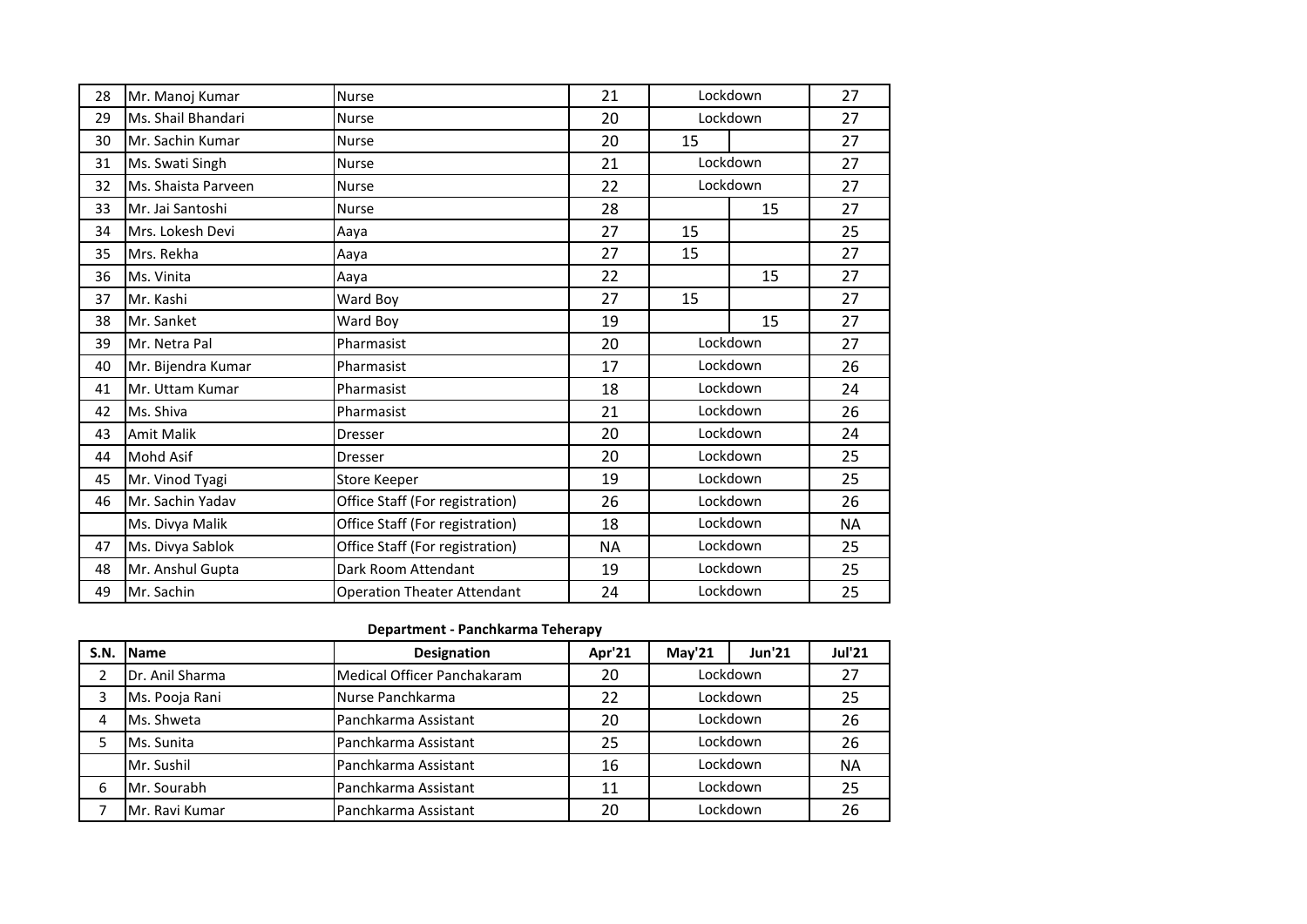### **Department - Operation Theatre**

| S.N. | <b>IName</b>               | <b>Designation</b> | Apr'21 | <b>Mav'21</b> | Jun'21 | <b>Jul'21</b> |
|------|----------------------------|--------------------|--------|---------------|--------|---------------|
|      | <b>I</b> Mrs. Navneet Kaur | <b>Nurse</b>       | 19     | Lockdown      |        | 26            |
|      | <b>I</b> Mr. Vikas         | O.T Attendant      | 19     | Lockdown      |        | <b>NA</b>     |
|      | <b>IMr. Anant Vats</b>     | O.T Attendant      | 14     | Lockdown      |        |               |

### **Department - Labour Room**

| S.N.   | <b>IName</b>                      | Designation | Apr' <sup>2</sup>             | و ها.<br>May<br>44 | In a<br>Jun'21 | <b>Jul'21</b>   |
|--------|-----------------------------------|-------------|-------------------------------|--------------------|----------------|-----------------|
| -<br>- | IM <sub>S</sub> .<br>Pal<br>Sonia | Midwife     | $\overline{\phantom{a}}$<br>ᅩ | Lockdown           |                | $\sim$ $-$<br>- |

### **Department - Clinical Laboratory**

| S.N. | <b>IName</b>             | <b>Designation</b>       | Apr'21 | Mav'21   | <b>Jun'21</b> | <b>Jul'21</b> |
|------|--------------------------|--------------------------|--------|----------|---------------|---------------|
|      | <b>IMs. Reshu</b>        | Lab Tech. (Pathology)    | 19     | Lockdown |               | 26            |
|      | <b>IMr. Amit Kumar</b>   | Lab Tech. (Pathology)    | 25     | Lockdown |               | 26            |
|      | <b>IMr. Sahil</b>        | Peon-clinical laboratory |        |          | 15            |               |
|      | <b>I</b> Mrs. Arti Bhati | Microbiologist           | 18     | Lockdown |               | 26            |

#### **Department - Pharmacy and Quality Testing**

| S.N. | <b>I</b> Name          | <b>Designation</b>                    | Apr'21 | May'21                           | <b>Jun'21</b> | <b>Jul'21</b> |
|------|------------------------|---------------------------------------|--------|----------------------------------|---------------|---------------|
|      | Dr. Varsha N.          | Rasa Shastra Deptt.                   | 19     | Lockdown                         |               | 13            |
|      | Mr. Akshay             | Attendant                             | 19     | Lockdown                         |               | 26            |
|      | Mr. Vinay              | Workers                               | 25     | Lockdown                         |               | 26            |
|      | Mr. Gauray             | Workers                               | 19     | Lockdown                         |               | 26            |
|      | Mrs. Aakanksha Kaushik | Biochemist                            | 19     | Lockdown<br>Lockdown<br>Lockdown |               | 27            |
|      | Mrs. Deepa             | Pharmacologist                        | 15     |                                  |               | 26            |
|      | Mr. Sanjeev Kumar      | Pharmacognosit - Part Time            | 17     |                                  |               | 27            |
|      | Mr. Jitendra Raghav    | <b>Analytical Chemsit - Part Time</b> | 17     |                                  | Lockdown      | 25            |